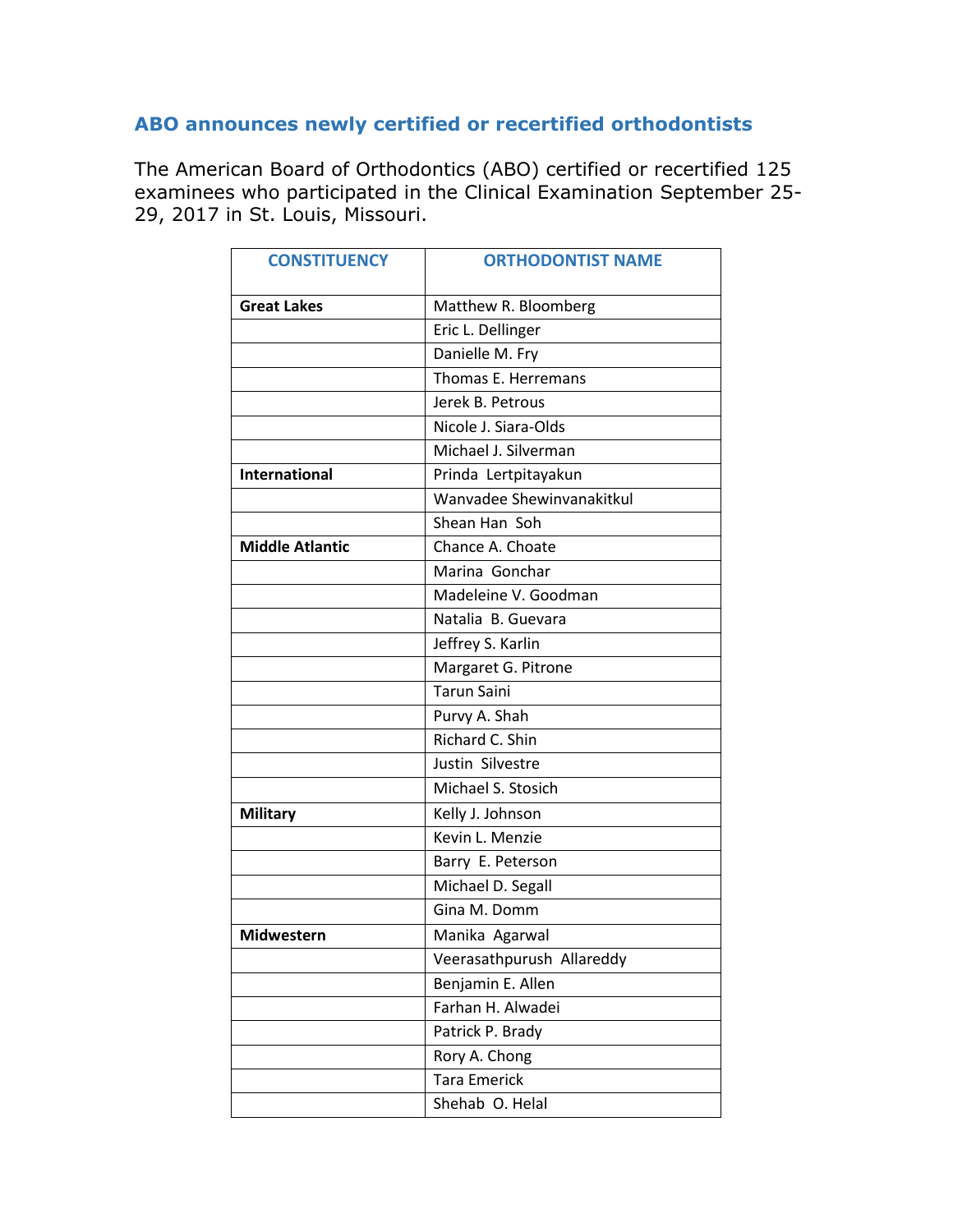|                      | Michael R. Johnson       |
|----------------------|--------------------------|
|                      | Angela W. Lu             |
|                      | Kristina M. Sakas        |
|                      | Christopher P. Wermerson |
| <b>Northeastern</b>  | Hala H. Alawami          |
|                      | Lina Alhoraibi           |
|                      | Mohammed M. Aljearah     |
|                      | Rasha Hamad Al-Mubarak   |
|                      | Salem M. Almoammar       |
|                      | Dana Alyafi              |
|                      | Shenjuti Chowdhury       |
|                      | Paul N. Fluckiger        |
|                      | Huiyan Guan              |
|                      | Douglas P. Laliberte     |
|                      | Yoo B. Lee               |
|                      | Nithya Minnah            |
|                      | Martha L. Neely          |
|                      | Justin Ohnigian          |
|                      | Ella Osborn              |
|                      | Gregory Rosenberg        |
|                      | Omar Said                |
|                      | Mayssa Salti             |
|                      | Fadwa A. Shembesh        |
|                      | Sara C. Sullivan         |
|                      | Miang C. Teo             |
| <b>Pacific Coast</b> | Mohammed A. AlSaleh      |
|                      | Prashanti Bollu          |
|                      | Nicholas P. Booth        |
|                      | Chirag V. Chawan         |
|                      | Kelly Choi               |
|                      | Ivana W. Chow            |
|                      | Ronald L. Chung          |
|                      | Daniel A. Flores         |
|                      | Matthew E. Freeman       |
|                      | Cheryl K. Guerrero       |
|                      | Tyler M. Holt            |
|                      | Jack Hou                 |
|                      | Mina Katchooi            |
|                      | Fedora Katz              |
|                      | Katherine K. Kieu        |
|                      | Gary Lau                 |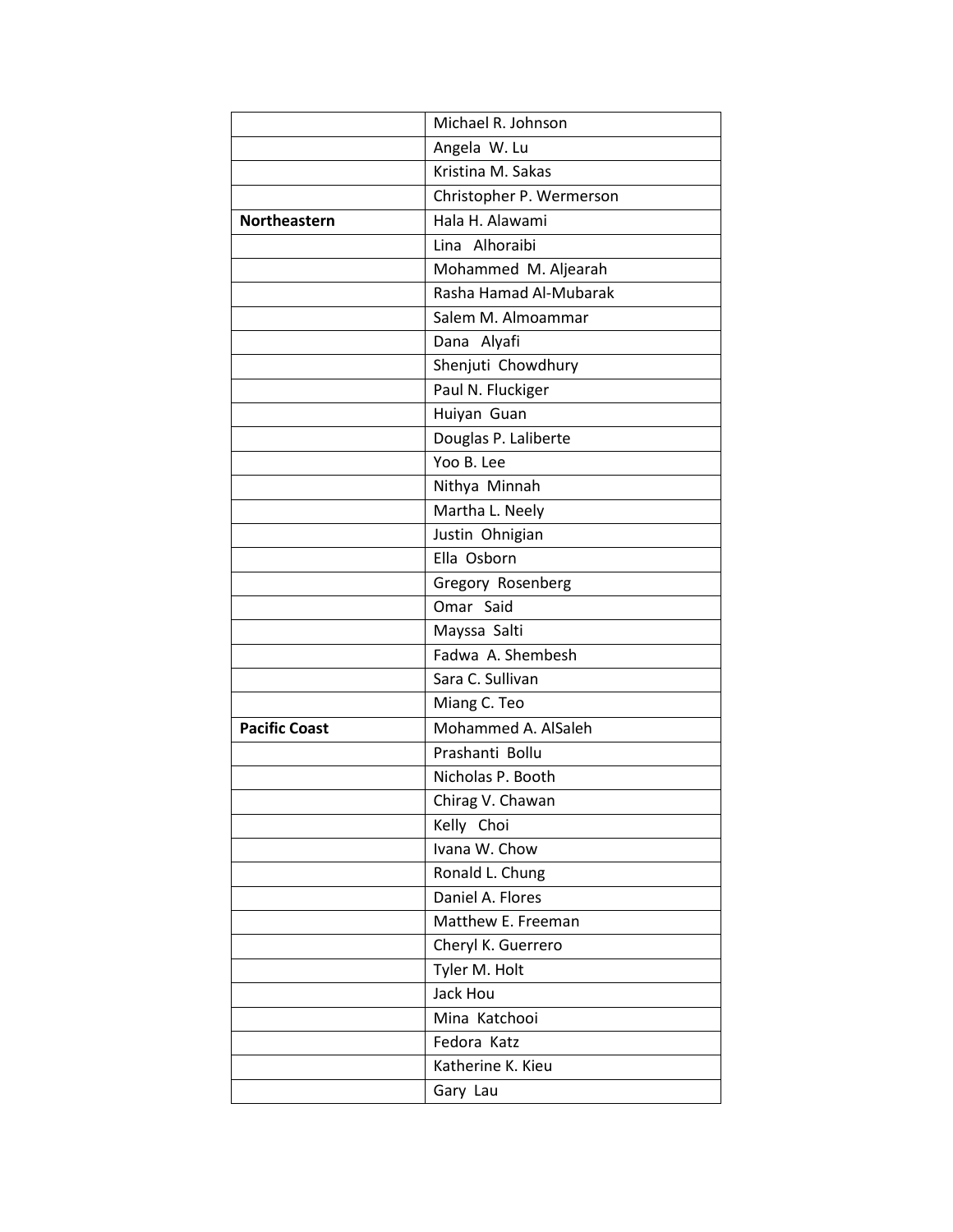|                       | Alyssa S. Levin     |
|-----------------------|---------------------|
|                       | Pouya Momtaz        |
|                       | Emerald Nguyen      |
|                       | Jeffrey A. Pace     |
|                       | Shahab Parsa        |
|                       | Derek N. Priebe     |
|                       | Alison Quach        |
|                       | Trevan D. Samp      |
|                       | Kiersten C. Week    |
|                       | Sandra L. Yen       |
| <b>Rocky Mountain</b> | Kolton K. Erickson  |
|                       | Jordan R. Hillam    |
|                       | Brandi E. Lewis     |
|                       | Marlene A. Ostby    |
| Southern              | Blerta Abdi         |
|                       | Tyler R. Allen      |
|                       | Jed V. Arbon        |
|                       | Celeste A. Block    |
|                       | Daniel B. Garrison  |
|                       | Marc Goldenberg     |
|                       | Andrew G. Havron    |
|                       | Catherine E. Haynie |
|                       | Justin M. Hughes    |
|                       | Thuylinh D. Huynh   |
|                       | Andrew Kelso        |
|                       | Eun-Chee Lee        |
|                       | Zachary J. Levin    |
|                       | Nicholas R. Maddux  |
|                       | Jillian M. Nyquist  |
|                       | Rebecca M. Payne    |
|                       | Ashley N. Powell    |
|                       | Scott M. Sakowitz   |
|                       | Jefferson Twomley   |
|                       | Brittany M. Wright  |
| Southwestern          | Joshua D. Adcox     |
|                       | Hesham Alsaigh      |
|                       | Erin C. Arnold      |
|                       | Amber C. Burgess    |
|                       | Wayne R. Dobbins    |
|                       | Christian S. Favero |
|                       | Austin S. Hodges    |